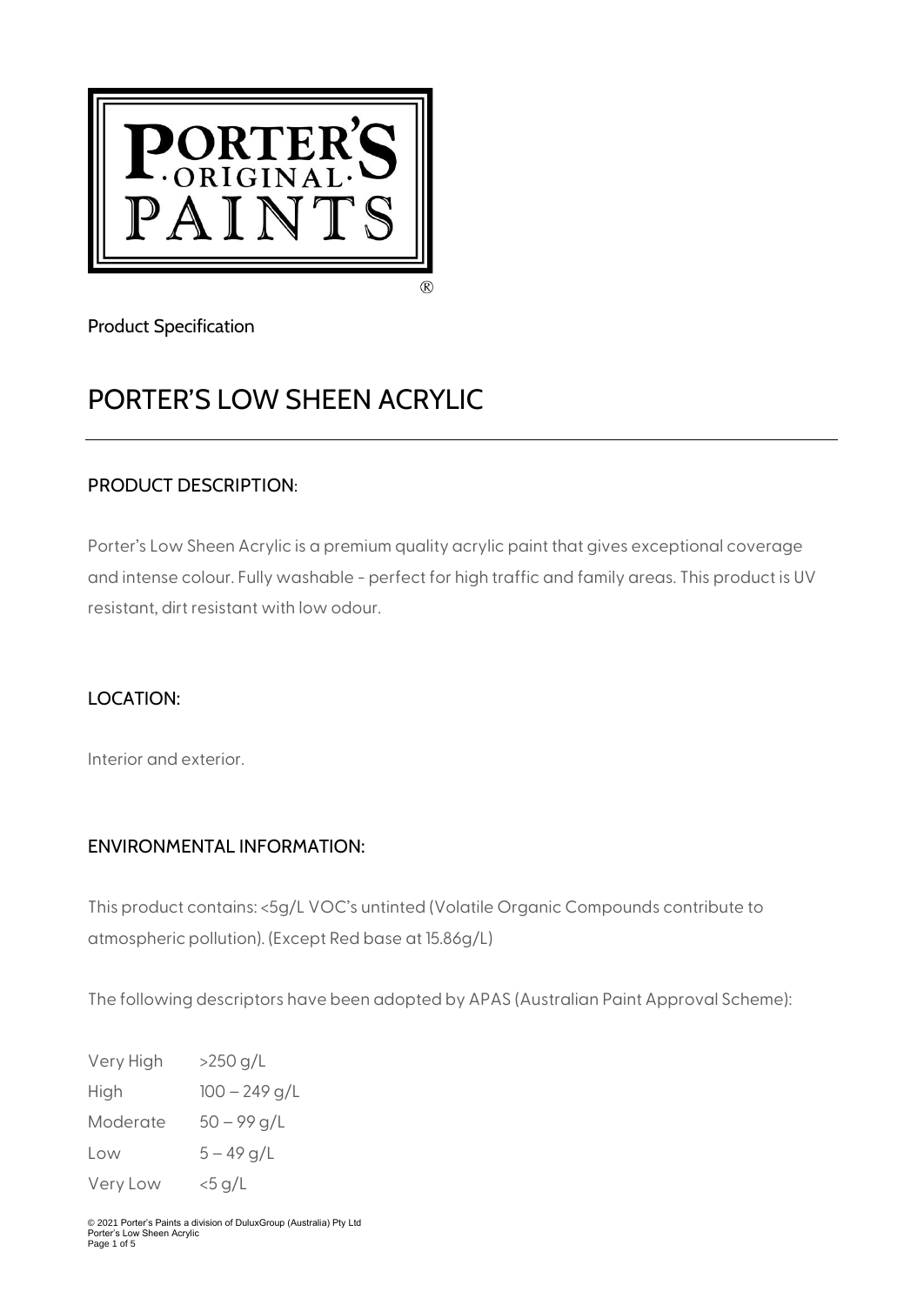This product is classified as Very Low VOC\* by the Australian Paint Approval Scheme. \* Red base is Low VOC.

Porter's Paints use only premium grade raw materials and wherever possible we buy from Australian suppliers. Our manufacturing processes are designed for maximum performance with minimum impact on the environment and user health.

## SUGGESTED APPLICATIONS:

Can be applied to most suitably prepared plasterboard, plaster, wood, masonry and previously painted surfaces.

## COLOURS:

Choose from our large range of colours or ask our colourist for your own custom colour.

## LIMITATIONS:

Do not apply in high humidity, below 10°c or above 30°c.

## PREPARATION:

#### NEW/UNPAINTED SUBSTRATES:

Substrate should be a clean well-held surface free from loose material, dirt, grease, oil and mould. Dust down before proceeding.

On new unpainted timber, sand smooth and dust down, and apply 1 or 2 coats Porter's Prepare & Prime. Allow 2 hours dry time before overcoating.

On new unpainted plasterboard sheeting spot prime all joints then apply by brush, roller or spray 1 or 2 coats Porter's Prepare & Prime. Allow 2 hours dry time before overcoating.

On new unpainted fresh set plaster do not proceed until plaster has thoroughly set and has dried completely. Firstly, apply 1 coat Porter's Mineral Silicate Primer by brush or roller. Touch dry 20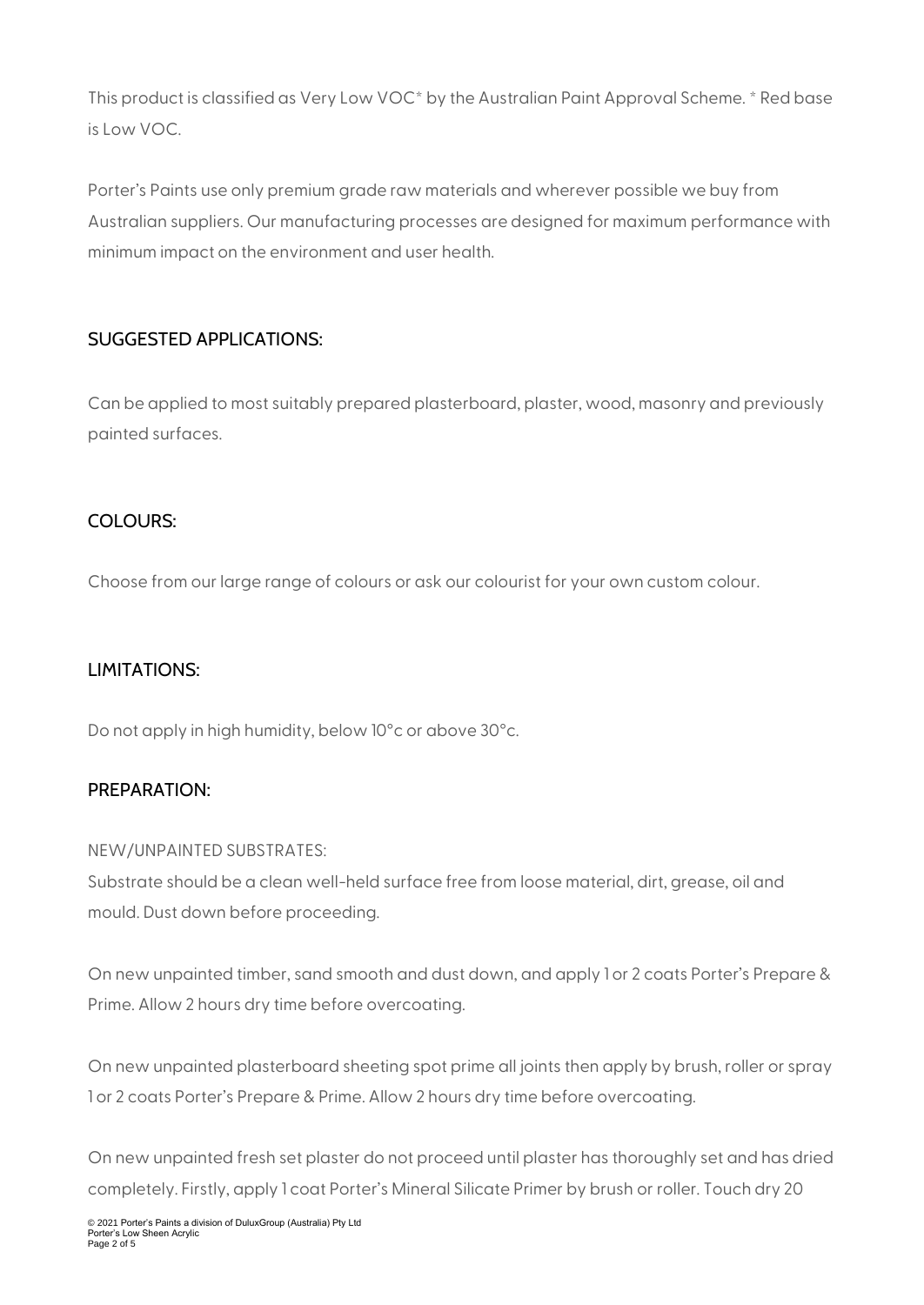minutes. Allow 2 hours dry time. Then apply by brush, roller or spray 1 coat Porter's Prepare & Prime. Allow 2 hours dry time before recoating or overcoating with top coat.

On bare masonry surfaces such as, render or brick, spot prime all repaired areas with Porter's Limeproof Undercoat Sealer, then apply 1 coat of same to entire area by brush, medium nap roller or spray. Touch dry in 1 hour. Allow 6 hours dry time before recoating or over-coating.

On bare metal surfaces use Porter's Universal Primer. Suitable for use as a metal primer, including galvanized iron, wrought iron, steel, aluminum, stainless steel, copper and brass. Universal Primer contains anti-corrosive pigments to inhibit rust and corrosion and a resin that delivers the extra adhesion required for metallic substrates. Please read the Universal Primer specification prior to use. Apply 1 or 2 coats. Touch dry in 20 minutes. Allow minimum 2 hours dry time between coats and 24 hours dry time before overcoating.

#### PREVIOUSLY PAINTED SUBTRATES:

When painting over a water-based acrylic paint, provided the surface is clean, sound and sanded to remove gloss, Porter's Low Sheen Acrylic is self-priming and can be applied direct.

All varnishes, polyurethanes or surfaces previously painted with oil-based enamel paint should be thoroughly sanded to remove gloss and to create a "keyed" surface. Loose, peeling or flaking paint must be made sound by scraping off loose paint. Fill nail holes and cracks with suitable filler, sand and dust off. Spot prime all joints and repaired areas with either Porter's Prepare & Prime, then apply one coat of same to entire area.

Allow 2 hours dry time before recoating or overcoating with top coat.

## APPLICATION:

Stir thoroughly prior to use. Apply two coats by brush, spray or a medium nap roller. Touch dry in 1 hour. Allow minimum 2 hours dry time between coats. Allow 6 hours dry time.

## COVERAGE RATES:

Covers approximately 12-14m² per litre, depending upon porosity, surface texture and wastage rates.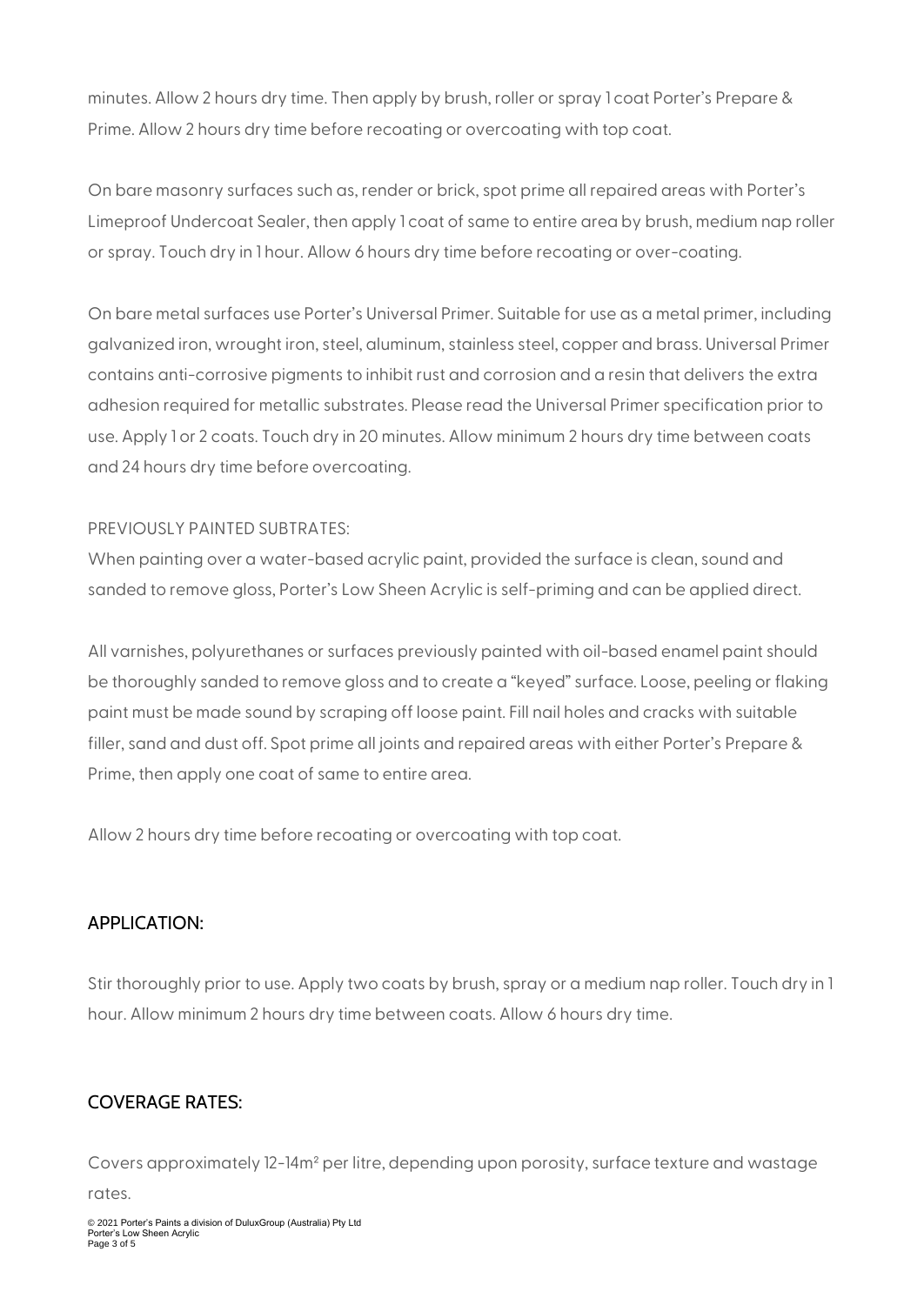#### WASH UP:

Water.

#### COMPLEMENTARY PRODUCTS:

Porter's Prepare & Prime (coverage 12-14m² per litre). Porter's Limeproof Undercoat Sealer (12m² per litre). Porter's Universal Primer (coverage 10-12m² per litre. Mineral Silicate Primer (coverage 10m² per litre) is recommended for priming new set plaster before undercoating.

#### PACKAGING:

Porter's Low Sheen Acrylic is available in 1 litre, 4 litre, 10 litre & 15 litre sizes.

#### STORAGE:

Store in a cool dry area, protected from frost.

#### PRECAUTIONS:

Keep out of reach of children. Avoid swallowing. Avoid eye contact. Avoid prolonged skin contact. Provide adequate ventilation. If accidental contact occurs, rinse immediately with water. Check colour before use.

#### WARRANTY:

15 YEAR GUARANTEE: Porter's Paints Low Sheen Acrylic is guaranteed against peeling, flaking and blistering on external applications for 15 years if applied according to the specified instructions. This guarantee applies to residential work only and does not cover paint failure caused by any breakdown of coatings applied previously, where Porter's Paints Low Sheen